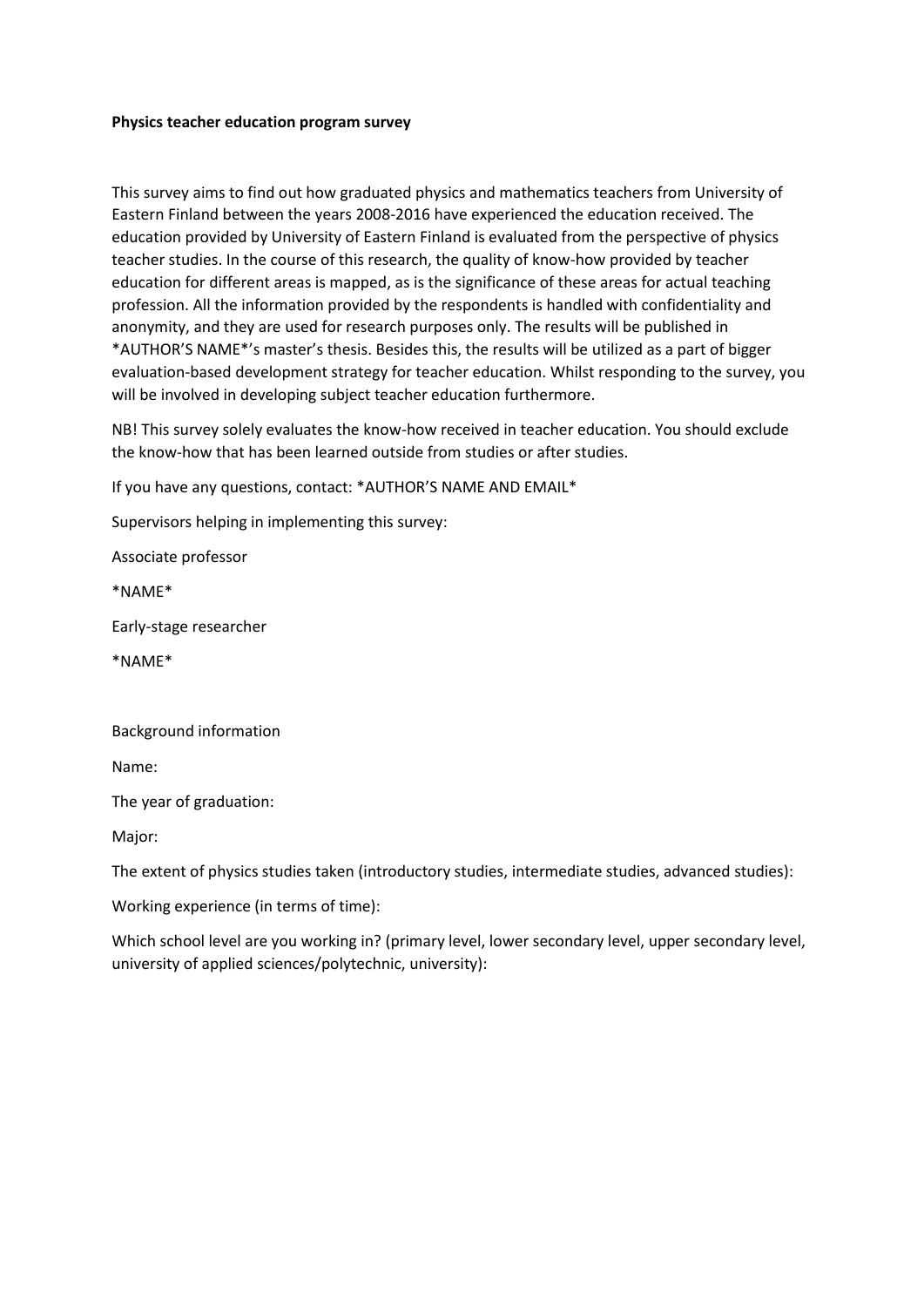|    |                                          | $2 = poor$<br>$4 = \text{good}$ | following areas?<br>$1 = not at all$<br>$3 =$ mediocre<br>$5 =$ excellent | How good know-how teacher<br>education gave you for the |   |        |              | this area for teaching<br>profession?<br>$3 =$ significant<br>$4 = \text{very significant}$<br>$5 = I$ cannot say |                | What is the significance of<br>$1 = not significant at all$<br>$2 =$ somewhat significant |  |
|----|------------------------------------------|---------------------------------|---------------------------------------------------------------------------|---------------------------------------------------------|---|--------|--------------|-------------------------------------------------------------------------------------------------------------------|----------------|-------------------------------------------------------------------------------------------|--|
|    |                                          |                                 | 2                                                                         | 3                                                       | 4 |        | 2            | 3                                                                                                                 | 4              | 5                                                                                         |  |
| #1 | Mechanics                                |                                 |                                                                           |                                                         |   |        |              |                                                                                                                   | П              |                                                                                           |  |
| #2 | Electricity                              |                                 |                                                                           | П                                                       |   | $\Box$ |              |                                                                                                                   | $\blacksquare$ | $\vert \ \ \vert$                                                                         |  |
| #3 | Waves/optics                             |                                 |                                                                           |                                                         |   | $\Box$ |              |                                                                                                                   | $\blacksquare$ | П                                                                                         |  |
| #4 | Radiation                                |                                 |                                                                           |                                                         |   | П      |              |                                                                                                                   | □              |                                                                                           |  |
| #5 | Electricity and<br>magnetism             |                                 |                                                                           |                                                         |   | П      | $\mathbf{I}$ |                                                                                                                   | ┓              |                                                                                           |  |
| #6 | Thermal physics                          |                                 |                                                                           |                                                         |   |        |              |                                                                                                                   |                |                                                                                           |  |
| #7 | Quantum and atom<br>physics              |                                 |                                                                           |                                                         |   |        | ┓            |                                                                                                                   |                |                                                                                           |  |
| #8 | Different areas of<br>physics in general |                                 |                                                                           |                                                         |   |        |              |                                                                                                                   |                |                                                                                           |  |

## Applying physics and its significance

|     |                                                                            | $2 = poor$ | How good know-how teacher<br>education gave you for the<br>following areas?<br>$1 = not at all$<br>$3 =$ mediocre<br>$4 = good$<br>$5 =$ excellent |   |   |   | What is the significance of<br>this area for teaching<br>profession?<br>$1 = not significant at all$<br>$2 =$ somewhat significant<br>$3 =$ significant<br>$4 = \text{very significant}$<br>$5 = I$ cannot say<br>5<br>2<br>3<br>4<br>П |  |  |  |  |  |  |
|-----|----------------------------------------------------------------------------|------------|----------------------------------------------------------------------------------------------------------------------------------------------------|---|---|---|-----------------------------------------------------------------------------------------------------------------------------------------------------------------------------------------------------------------------------------------|--|--|--|--|--|--|
|     |                                                                            | 1          | 2                                                                                                                                                  | 3 | 4 | 5 |                                                                                                                                                                                                                                         |  |  |  |  |  |  |
| #9  | About the<br>different<br>applications of<br>different areas of<br>physics |            |                                                                                                                                                    |   |   |   |                                                                                                                                                                                                                                         |  |  |  |  |  |  |
| #10 | Energy production                                                          |            |                                                                                                                                                    |   |   |   |                                                                                                                                                                                                                                         |  |  |  |  |  |  |
| #11 | Physics related to<br>everyday life                                        |            |                                                                                                                                                    |   |   | П | П                                                                                                                                                                                                                                       |  |  |  |  |  |  |
| #12 | The societal<br>significance of<br>electricity                             |            |                                                                                                                                                    |   |   |   |                                                                                                                                                                                                                                         |  |  |  |  |  |  |
| #13 | The societal<br>significance of<br>physics in general                      |            |                                                                                                                                                    |   |   |   |                                                                                                                                                                                                                                         |  |  |  |  |  |  |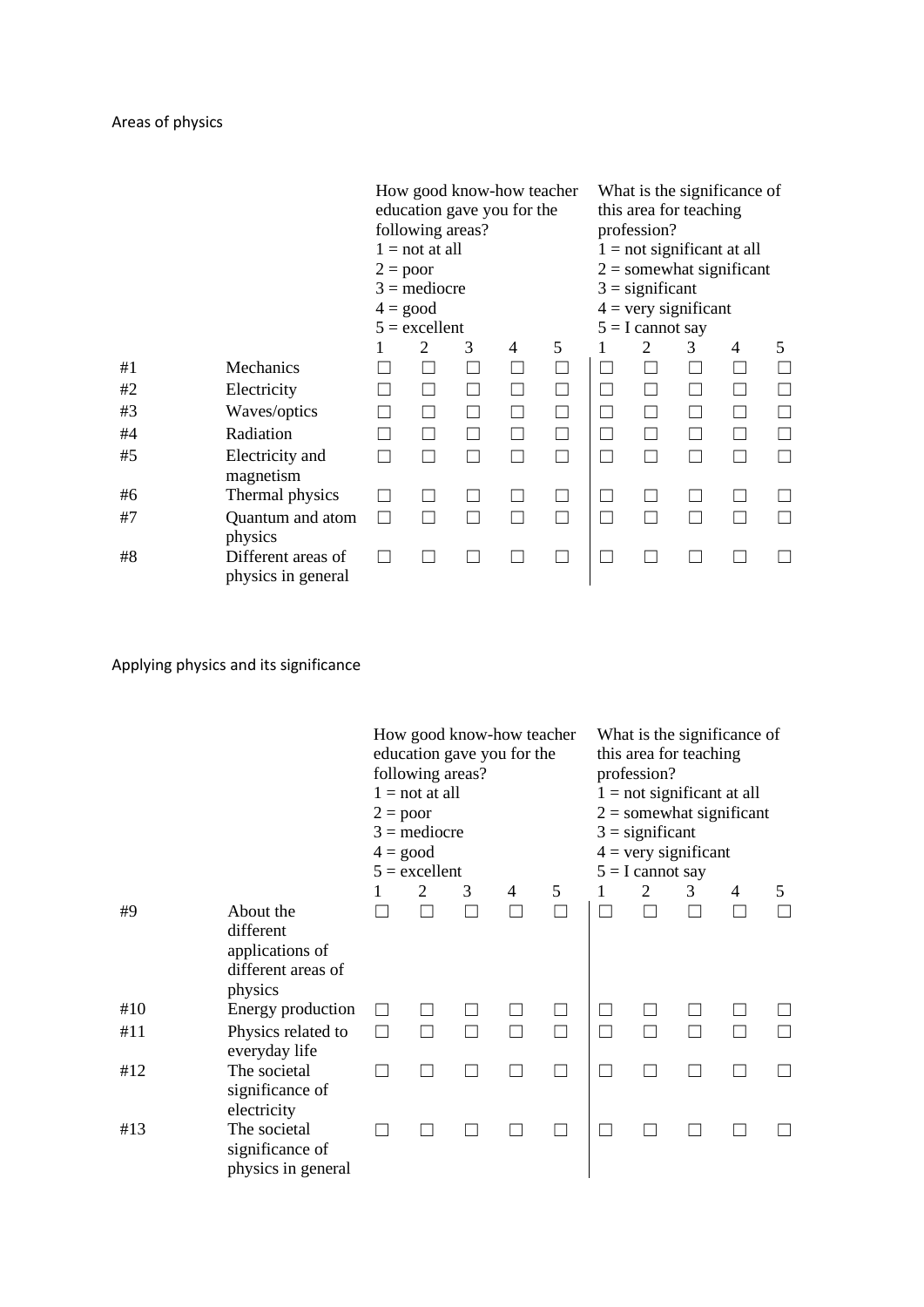General know-how of physics

|     |                                             | $2 = poor$<br>$4 = \text{good}$ | following areas?<br>$1 = not at all$<br>$3 =$ mediocre<br>$5 =$ excellent |   | How good know-how teacher<br>education gave you for the |   | What is the significance of<br>this area for teaching<br>profession?<br>$1 = not significant at all$<br>$2 =$ somewhat significant<br>$3 =$ significant<br>$4 = \text{very significant}$<br>$5 = I$ cannot say |   |   |   |
|-----|---------------------------------------------|---------------------------------|---------------------------------------------------------------------------|---|---------------------------------------------------------|---|----------------------------------------------------------------------------------------------------------------------------------------------------------------------------------------------------------------|---|---|---|
|     |                                             |                                 | $\overline{c}$                                                            | 3 | 4                                                       | 5 | 2                                                                                                                                                                                                              | 3 | 4 | 5 |
| #14 | Physics concepts<br>and using them          |                                 |                                                                           |   |                                                         |   |                                                                                                                                                                                                                |   |   |   |
| #15 | Formal notations of<br>physics              |                                 |                                                                           |   |                                                         |   |                                                                                                                                                                                                                |   |   |   |
| #16 | Models and<br>modeling nature of<br>physics |                                 |                                                                           |   |                                                         |   |                                                                                                                                                                                                                |   |   |   |
| #17 | Different<br>representations of<br>physics  |                                 |                                                                           |   |                                                         |   |                                                                                                                                                                                                                |   |   |   |
| #18 | Accuracy in<br>measurements in<br>physics   |                                 |                                                                           |   |                                                         |   |                                                                                                                                                                                                                |   |   |   |
| #19 | The history of<br>physics                   |                                 |                                                                           |   |                                                         |   |                                                                                                                                                                                                                |   |   |   |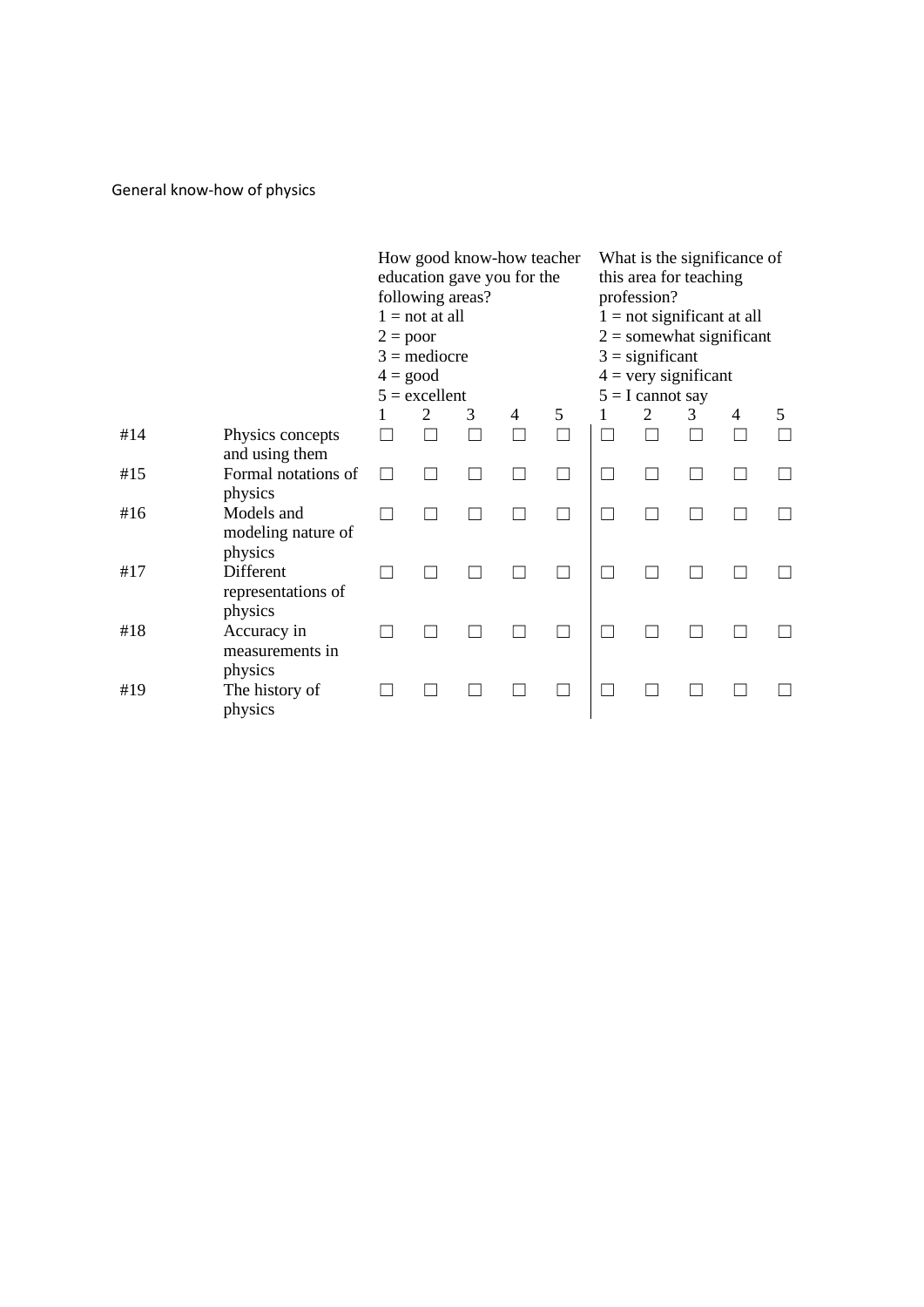|     |                                                                                                                                                                                       | $2 = poor$     | $1 = not at all$<br>$3 =$ mediocre<br>$4 = good$<br>$5 =$ excellent | How good know-how | teacher education gave you<br>for the following areas? | What is the significance of<br>this area for teaching<br>profession?<br>$1 = not significant at all$<br>$2 =$ somewhat significant<br>$3 =$ significant<br>$4 = very significant$<br>$5 = I$ cannot say |                   |              |   |          |                   |
|-----|---------------------------------------------------------------------------------------------------------------------------------------------------------------------------------------|----------------|---------------------------------------------------------------------|-------------------|--------------------------------------------------------|---------------------------------------------------------------------------------------------------------------------------------------------------------------------------------------------------------|-------------------|--------------|---|----------|-------------------|
|     |                                                                                                                                                                                       | 1              | 2                                                                   | 3                 | 4                                                      | 5                                                                                                                                                                                                       | 1                 | 2            | 3 | 4        | 5                 |
| #20 | About the dual<br>nature of physics<br>(the interaction<br>between<br>phenomena<br>observed and<br>forming theory<br>whilst concepts,<br>laws, and theories<br>are constructed)       | $\blacksquare$ |                                                                     |                   | П                                                      | ſΙ                                                                                                                                                                                                      | $\vert \ \ \vert$ | $\mathsf{L}$ |   | $\lceil$ | $\vert \ \ \vert$ |
| #21 | The hierarchical<br>conceptual system<br>of physics<br>(grasping a new<br>concept requires<br>understanding<br>previous concepts)                                                     | $\blacksquare$ |                                                                     |                   |                                                        |                                                                                                                                                                                                         |                   |              |   |          |                   |
| #22 | About the<br>connection<br>between concepts<br>and quantities<br>(new concepts and<br>quantities are<br>constructed based<br>on previously<br>known<br>connections for<br>quantities) |                |                                                                     |                   |                                                        |                                                                                                                                                                                                         |                   |              |   |          |                   |
| #23 | The significance<br>widens and<br>deepens whilst<br>moving from one<br>school level to<br>another                                                                                     |                |                                                                     |                   |                                                        |                                                                                                                                                                                                         |                   |              |   |          |                   |
| #24 | How physics<br>knowledge<br>(phenomena,<br>concepts,<br>quantities, laws,<br>theories) is<br>constructed in<br>general                                                                |                |                                                                     |                   |                                                        |                                                                                                                                                                                                         | $\vert \ \ \vert$ |              |   |          |                   |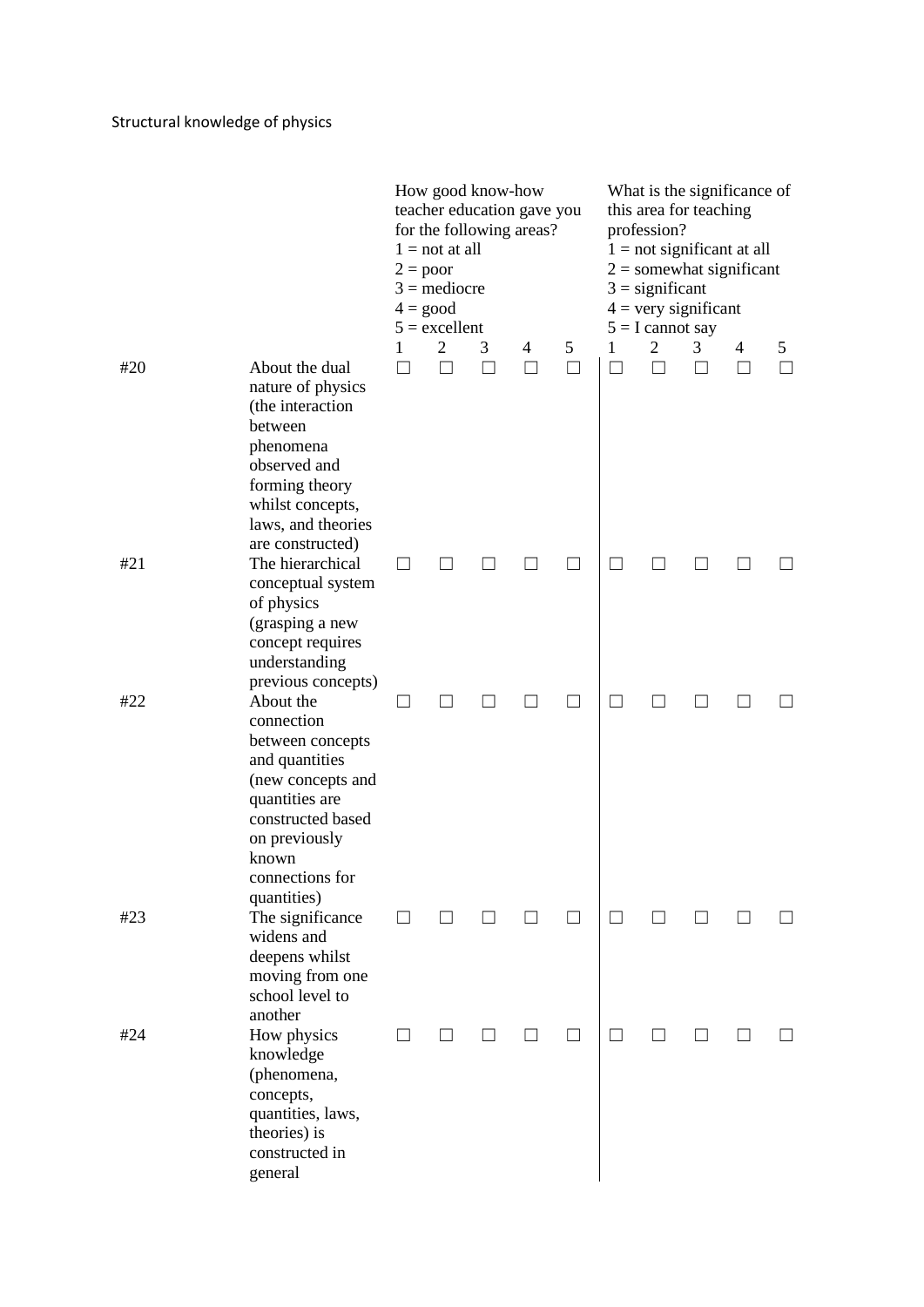## Planning teaching

|     |                                                                            | $2 = poor$ | following areas?<br>$1 = not at all$<br>$3 =$ mediocre<br>$4 = \text{good}$<br>$5 =$ excellent | education gave you for the |   | How good know-how teacher | What is the significance of<br>this area for teaching<br>profession?<br>$1 = not significant at all$<br>$2 =$ somewhat significant<br>$3 =$ significant<br>$4 = \text{very significant}$<br>$5 = I$ cannot say<br>2<br>3<br>4<br>5 |  |  |  |  |  |  |
|-----|----------------------------------------------------------------------------|------------|------------------------------------------------------------------------------------------------|----------------------------|---|---------------------------|------------------------------------------------------------------------------------------------------------------------------------------------------------------------------------------------------------------------------------|--|--|--|--|--|--|
|     |                                                                            |            | 2                                                                                              | 3                          | 4 |                           |                                                                                                                                                                                                                                    |  |  |  |  |  |  |
| #25 | Planning individual                                                        |            |                                                                                                |                            |   |                           |                                                                                                                                                                                                                                    |  |  |  |  |  |  |
|     | lessons                                                                    |            |                                                                                                |                            |   |                           |                                                                                                                                                                                                                                    |  |  |  |  |  |  |
| #26 | Planning whole                                                             |            |                                                                                                |                            |   |                           |                                                                                                                                                                                                                                    |  |  |  |  |  |  |
|     | courses                                                                    |            |                                                                                                |                            |   |                           |                                                                                                                                                                                                                                    |  |  |  |  |  |  |
| #27 | Setting learning<br>aims                                                   |            |                                                                                                |                            |   |                           |                                                                                                                                                                                                                                    |  |  |  |  |  |  |
| #28 | Formulating and<br>choosing physics                                        |            |                                                                                                |                            |   |                           |                                                                                                                                                                                                                                    |  |  |  |  |  |  |
|     | tasks                                                                      |            |                                                                                                |                            |   |                           |                                                                                                                                                                                                                                    |  |  |  |  |  |  |
| #29 | Acknowledging<br>pupils' preliminary<br>knowledge in<br>planning teachings |            |                                                                                                |                            |   |                           |                                                                                                                                                                                                                                    |  |  |  |  |  |  |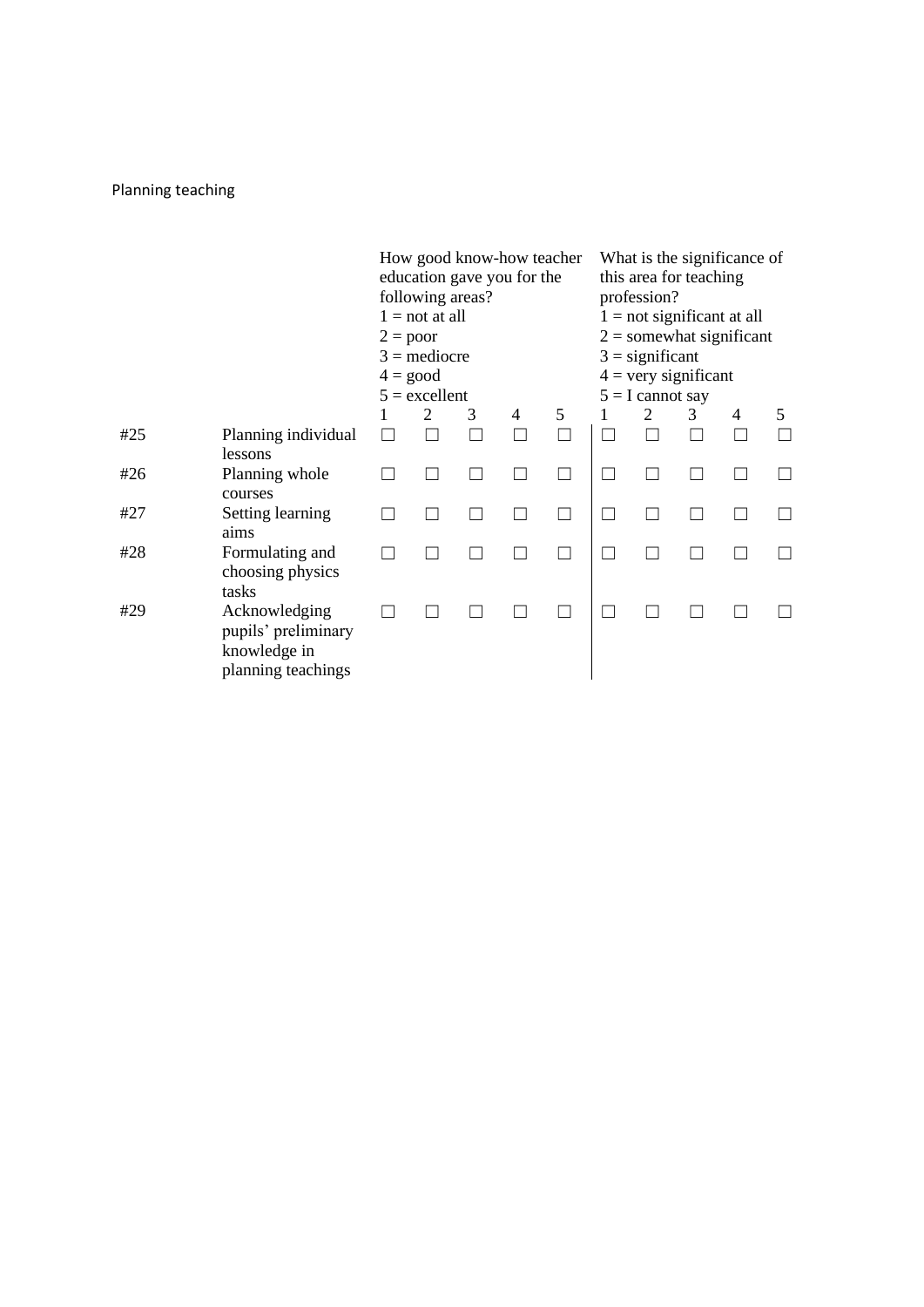Teaching methods and executing teaching

|     |                                                                              | $2 = poor$<br>$4 = \text{good}$ | $1 = not at all$<br>$3 =$ mediocre<br>$5 =$ excellent | How good know-how | teacher education gave you<br>for the following areas? |   | this area for teaching<br>profession?<br>$3 =$ significant<br>$4 = very significant$<br>$5 = I$ cannot say |   | What is the significance of<br>$1 = not significant at all$<br>$2 =$ somewhat significant |   |
|-----|------------------------------------------------------------------------------|---------------------------------|-------------------------------------------------------|-------------------|--------------------------------------------------------|---|------------------------------------------------------------------------------------------------------------|---|-------------------------------------------------------------------------------------------|---|
|     |                                                                              |                                 | $\overline{2}$                                        | 3                 | 4                                                      | 5 | 2                                                                                                          | 3 | 4                                                                                         | 5 |
| #30 | Teachings methods                                                            |                                 |                                                       |                   |                                                        |   |                                                                                                            |   |                                                                                           |   |
| #31 | Applying teaching<br>methods in practice.                                    |                                 |                                                       |                   |                                                        |   |                                                                                                            |   |                                                                                           |   |
| #32 | Different roles of a<br>teacher, e.g. working<br>as a<br>supervisor/director |                                 |                                                       |                   |                                                        |   |                                                                                                            |   |                                                                                           |   |
| #33 | Differentiating pupils<br>of a different level                               |                                 |                                                       |                   |                                                        |   |                                                                                                            |   |                                                                                           |   |
| #34 | Working in a<br>classroom                                                    |                                 |                                                       |                   |                                                        |   |                                                                                                            |   |                                                                                           |   |
| #35 | Controlling the class<br>in general                                          |                                 |                                                       |                   |                                                        |   |                                                                                                            |   |                                                                                           |   |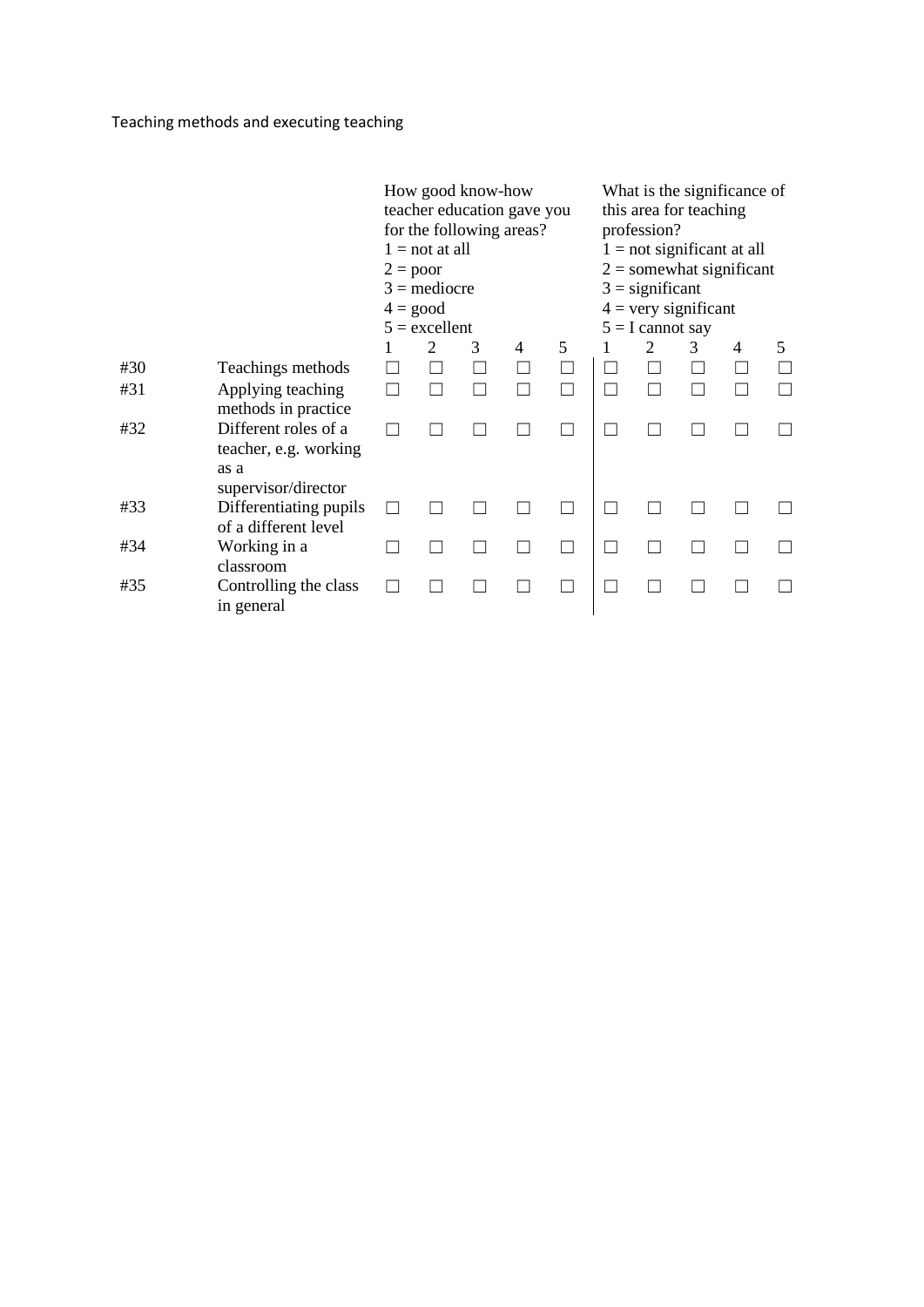|     |                                                                                       | $2 = poor$<br>$4 = \text{good}$ | following areas?<br>$1 = not at all$<br>$3 =$ mediocre<br>$5 =$ excellent |   | How good know-how teacher<br>education gave you for the |   |   | What is the significance of<br>this area for teaching<br>profession?<br>$1 = not significant at all$<br>$2 =$ somewhat significant<br>$3 =$ significant<br>$4 = \text{very significant}$<br>$5 = I$ cannot say |   |   |   |
|-----|---------------------------------------------------------------------------------------|---------------------------------|---------------------------------------------------------------------------|---|---------------------------------------------------------|---|---|----------------------------------------------------------------------------------------------------------------------------------------------------------------------------------------------------------------|---|---|---|
|     |                                                                                       |                                 | 2                                                                         | 3 | 4                                                       | 5 | 1 | 2                                                                                                                                                                                                              | 3 | 4 | 5 |
| #36 | Awakening<br>pupil's interest<br>and motivation at<br>the beginning of a<br>new theme |                                 |                                                                           |   |                                                         |   |   |                                                                                                                                                                                                                |   |   |   |
| #37 | Enhancing pupil's<br>interest towards<br>physics and<br>studying it                   |                                 |                                                                           |   |                                                         |   |   |                                                                                                                                                                                                                |   |   |   |
| #38 | Maintaining<br>pupil's motivation<br>for studying<br>physics                          |                                 |                                                                           |   |                                                         |   |   |                                                                                                                                                                                                                |   |   |   |
| #39 | Supporting pupil's<br>self-esteem in<br>studying the<br>subject                       |                                 |                                                                           |   |                                                         |   |   |                                                                                                                                                                                                                |   |   |   |
| #40 | Creating<br>experiences about<br>succeeding                                           |                                 |                                                                           |   |                                                         |   |   |                                                                                                                                                                                                                |   |   |   |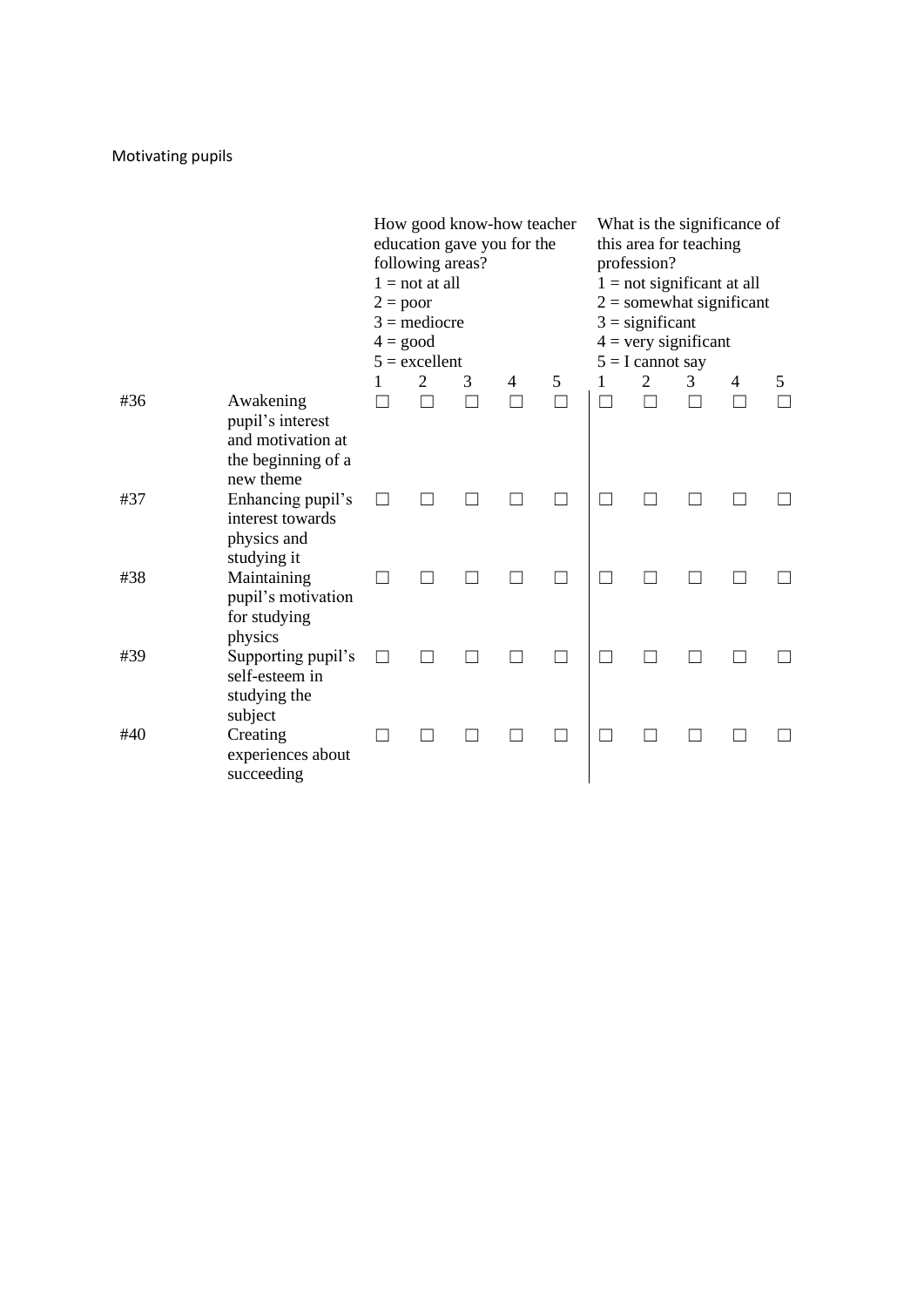|     |                                                            |   | following areas?<br>$1 = not at all$<br>$2 = poor$<br>$3 =$ mediocre<br>$4 = good$<br>$5 =$ excellent | How good know-how teacher<br>education gave you for the |   |   | What is the significance of<br>this area for teaching<br>profession?<br>$1 = not significant at all$<br>$2 =$ somewhat significant<br>$3 =$ significant<br>$4 = \text{very significant}$<br>$5 = I$ cannot say<br>2<br>3<br>5<br>4 |  |   |  |   |  |  |  |
|-----|------------------------------------------------------------|---|-------------------------------------------------------------------------------------------------------|---------------------------------------------------------|---|---|------------------------------------------------------------------------------------------------------------------------------------------------------------------------------------------------------------------------------------|--|---|--|---|--|--|--|
|     |                                                            |   | 2                                                                                                     | 3                                                       | 4 | 5 |                                                                                                                                                                                                                                    |  |   |  |   |  |  |  |
| #41 | Learning theories                                          |   |                                                                                                       |                                                         |   |   |                                                                                                                                                                                                                                    |  |   |  | П |  |  |  |
| #42 | Learning<br>environments                                   |   |                                                                                                       |                                                         |   |   | Г                                                                                                                                                                                                                                  |  | П |  |   |  |  |  |
| #43 | Ways of learning                                           |   |                                                                                                       |                                                         |   |   |                                                                                                                                                                                                                                    |  |   |  |   |  |  |  |
| #44 | Misconceptions of<br>physics and pupils'<br>pre-knowledge  | П |                                                                                                       |                                                         |   |   | П                                                                                                                                                                                                                                  |  |   |  |   |  |  |  |
| #45 | The diagnosed<br>factors affecting<br>learning             |   |                                                                                                       |                                                         |   |   |                                                                                                                                                                                                                                    |  |   |  |   |  |  |  |
| #46 | The development of<br>pupil's thinking<br>skills           |   |                                                                                                       |                                                         |   |   |                                                                                                                                                                                                                                    |  |   |  |   |  |  |  |
| #47 | The development of<br>pupil's physics<br>content knowledge |   |                                                                                                       |                                                         |   |   |                                                                                                                                                                                                                                    |  |   |  |   |  |  |  |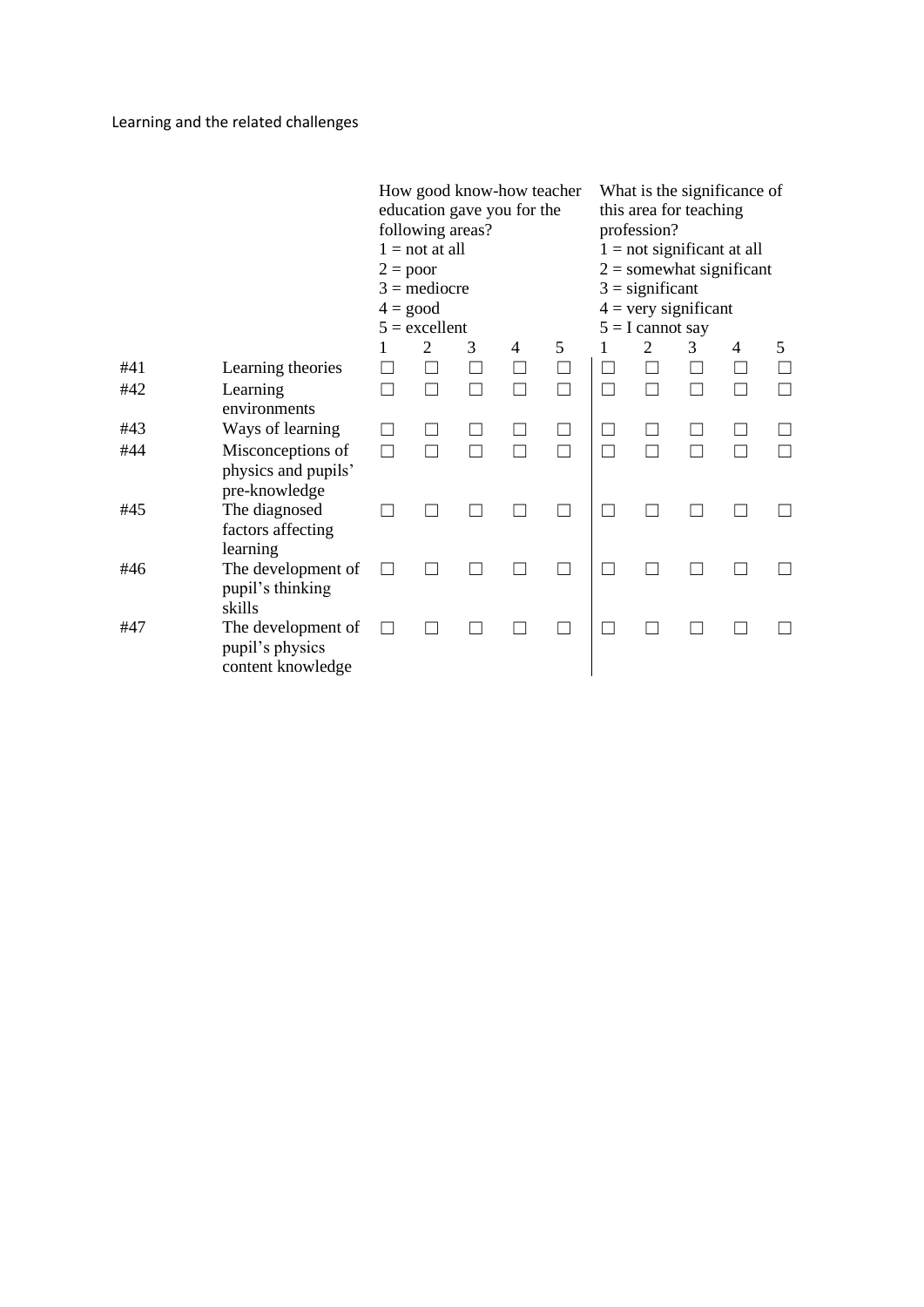|     |                                                      | $2 = poor$<br>$4 = good$ | following areas?<br>$1 = not at all$<br>$3 =$ mediocre<br>$5 =$ excellent | How good know-how teacher<br>education gave you for the |        |        |        | What is the significance of<br>this area for teaching<br>profession?<br>$1 = not significant at all$<br>$2 =$ somewhat significant<br>$3 =$ significant<br>$4 = \text{very significant}$<br>$5 = I$ cannot say |        |   |        |
|-----|------------------------------------------------------|--------------------------|---------------------------------------------------------------------------|---------------------------------------------------------|--------|--------|--------|----------------------------------------------------------------------------------------------------------------------------------------------------------------------------------------------------------------|--------|---|--------|
|     |                                                      | 1                        | $\overline{2}$                                                            | 3                                                       | 4      | 5      | 1      | $\overline{2}$                                                                                                                                                                                                 | 3      | 4 | 5      |
| #48 | Planning exam<br>answers                             |                          | П                                                                         | П                                                       | $\Box$ | $\Box$ | $\Box$ | П                                                                                                                                                                                                              | П      | П | П      |
| #49 | Evaluating exam<br>answers                           |                          |                                                                           | $\mathcal{L}$                                           | П      |        | П      |                                                                                                                                                                                                                | $\Box$ |   |        |
| #50 | Rating pupils'<br>answers                            |                          |                                                                           |                                                         | П      | П      | П      |                                                                                                                                                                                                                | □      |   | П      |
| #51 | Identifying false<br>answers                         | П                        | $\Box$                                                                    | П                                                       | $\Box$ | П      | $\Box$ |                                                                                                                                                                                                                | П      |   | $\Box$ |
| #52 | Evaluating pupils'<br><b>ICT</b> skills              | П                        | ٦                                                                         | ┐                                                       | ┑      | □      | $\Box$ |                                                                                                                                                                                                                | П      |   | П      |
| #53 | Evaluating pupils'<br>thinking related to<br>physics |                          |                                                                           |                                                         |        |        |        |                                                                                                                                                                                                                |        |   |        |
| #54 | Evaluating pupils'<br>know-how in<br>general         |                          |                                                                           |                                                         |        |        | П      |                                                                                                                                                                                                                |        |   |        |
| #55 | Utilising versatile<br>evaluation<br>methods         |                          |                                                                           |                                                         |        |        |        |                                                                                                                                                                                                                |        |   |        |
| #56 | Supporting<br>learning with the<br>aid of evaluation |                          |                                                                           |                                                         |        |        |        |                                                                                                                                                                                                                |        |   |        |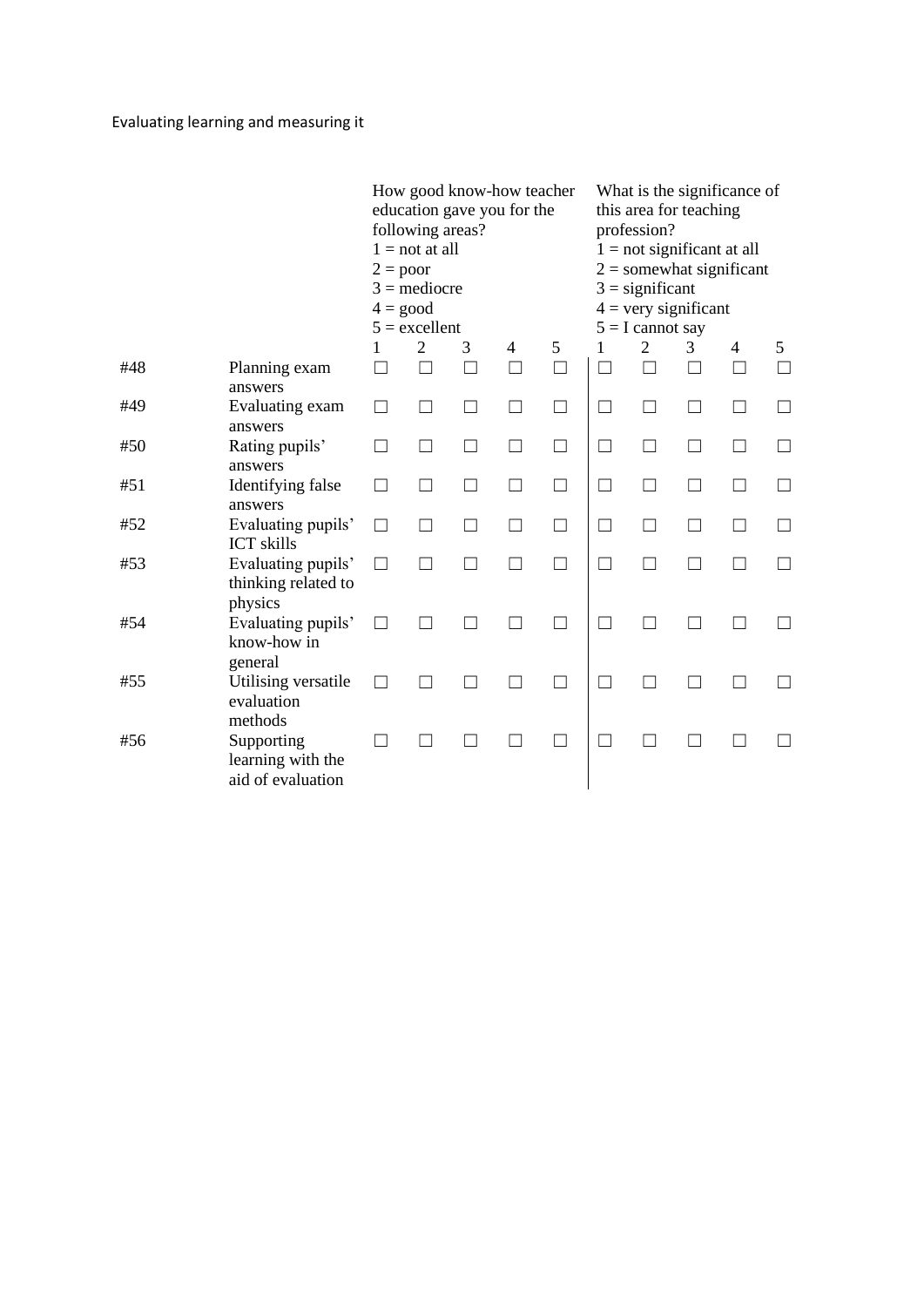|     |                                                                               | $2 = poor$ | following areas?<br>$1 = not at all$<br>$3 =$ mediocre<br>$4 = \text{good}$<br>$5 =$ excellent |   | How good know-how teacher<br>education gave you for the |   | What is the significance of<br>this area for teaching<br>profession?<br>$1 = not significant at all$<br>$2 =$ somewhat significant<br>$3 =$ significant<br>$4 = \text{very significant}$<br>$5 = I$ cannot say<br>$\overline{2}$<br>3<br>5<br>1<br>4 |  |  |  |  |  |  |
|-----|-------------------------------------------------------------------------------|------------|------------------------------------------------------------------------------------------------|---|---------------------------------------------------------|---|------------------------------------------------------------------------------------------------------------------------------------------------------------------------------------------------------------------------------------------------------|--|--|--|--|--|--|
|     |                                                                               | 1          | $\overline{2}$                                                                                 | 3 | 4                                                       | 5 |                                                                                                                                                                                                                                                      |  |  |  |  |  |  |
| #57 | Knowing the<br>differences<br>between different<br>textbooks                  |            |                                                                                                |   |                                                         |   |                                                                                                                                                                                                                                                      |  |  |  |  |  |  |
| #58 | Choosing an<br>appropriate<br>textbook for one's<br>own teaching              |            |                                                                                                |   |                                                         |   | $\Box$                                                                                                                                                                                                                                               |  |  |  |  |  |  |
| #59 | Using teaching<br>material (e.g.<br>textbooks, other<br>material)             |            |                                                                                                |   |                                                         |   |                                                                                                                                                                                                                                                      |  |  |  |  |  |  |
| #60 | Using educational<br>equipment (e.g.<br>document cameras,<br>data projectors) |            |                                                                                                |   |                                                         |   |                                                                                                                                                                                                                                                      |  |  |  |  |  |  |
| #61 | Using educational<br>technology (e.g.<br>computers,<br>smartboards)           |            |                                                                                                |   |                                                         |   | $\Box$                                                                                                                                                                                                                                               |  |  |  |  |  |  |
| #62 | Using software in<br>teaching (e.g.<br>Logger Pro)                            |            |                                                                                                |   |                                                         |   |                                                                                                                                                                                                                                                      |  |  |  |  |  |  |